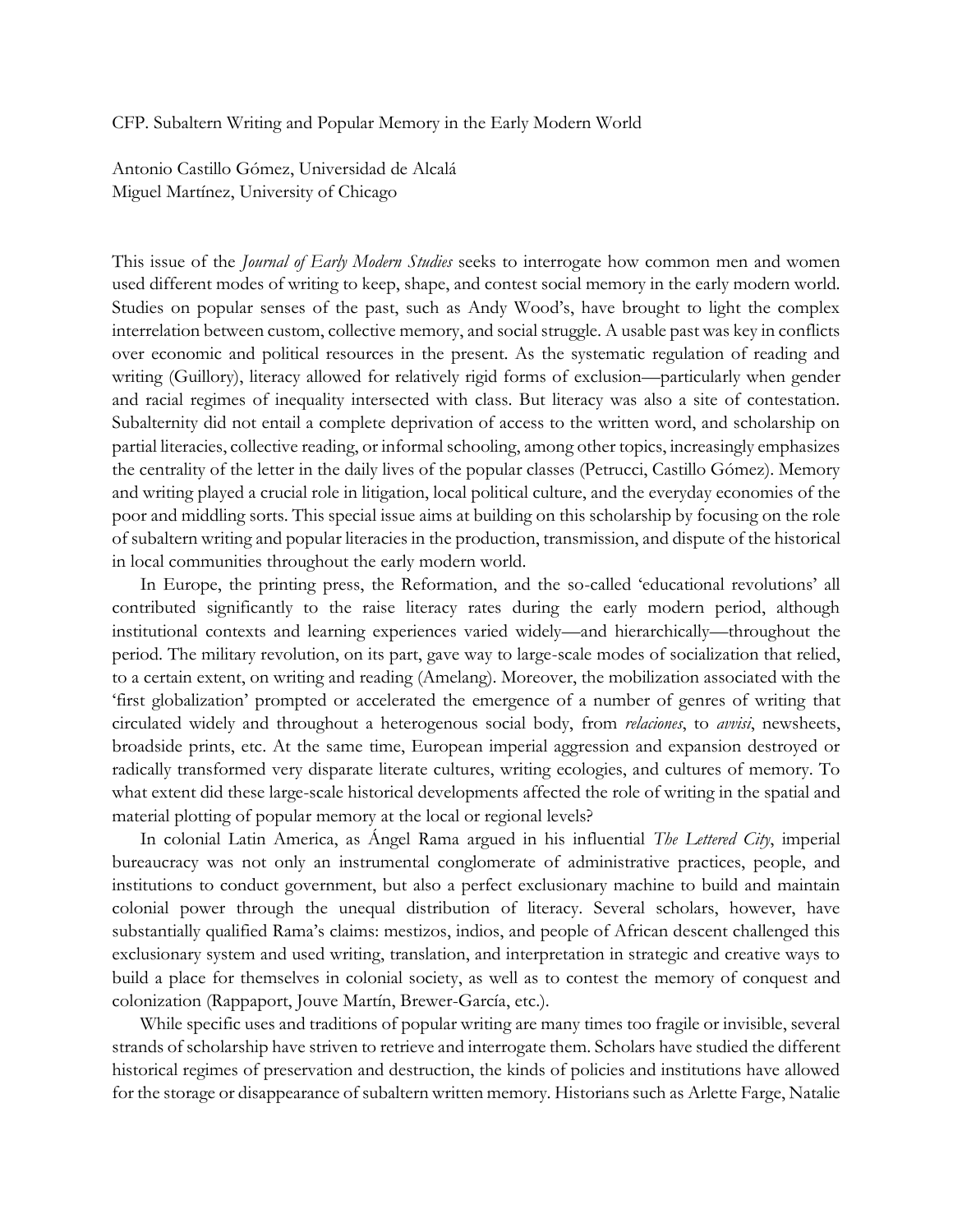Zemon Davis, Armando Petrucci, among many others, have insistently reminded us of the importance of recovering the written traces of the popular classes's cultural and political agency. The intrinsic difficulties of working on popular writing in the early modern period is also related to the relative scarcity of studies of memory for the same period. The boom of memory studies in the last few decades has tended to be focused on the twentieth century.

Among the textual modes of remembrance that may be relevant to study plebeian senses of the past in the early modern world are artisan autobiography, letters, vernacular historiography, grassroots memorials, pamphlets, pasquines, print ephemera, popular epigraphy and graffiti, ballads, etc. Family and workplace memory, writing and rebellion (Justice, N. Smith), writing and custom, indigenous memory, vernacular historical cultures, memory and subaltern subjectivities, or the role of narrative or popular literature in the collective construction of memory as a conflictual process are among the thematic areas we envision for this special issue of the *Journal of Early Modern Studies*.

What role, then, did writing and reading play in common sense notions of living historically? How did common men and women in different parts of the world use writing to defend, reinterpret, or dispute custom? How did writing and reading contribute to the creation or resignification of community 'sites of memory' (Nora)? Did the interplay between orality and writing have a significant role in the ways historical events were remembered, commemorated, or forgotten? We invite scholars working in different geographical areas and disciplinary traditions to use these questions as a point of departure to think broadly about the relationship between subaltern writing and popular memory in the early modern world.

Topics may include, but are certainly not limited to:

Vernacular historiographies Private writing and public memory Chorography and local memory Common women writing Writing and revolt Indigenous literacies and memory Artisan autobiography, letters and other ego-documents Memories of sexual dissidence Local topographies of memory Popular epigraphy and graffiti Landscape and memory Grassroots memorials Memory and performance Collective intentional forgetting Forgetful remembrance (Beiner) Archival silences The materiality of writing and memory …